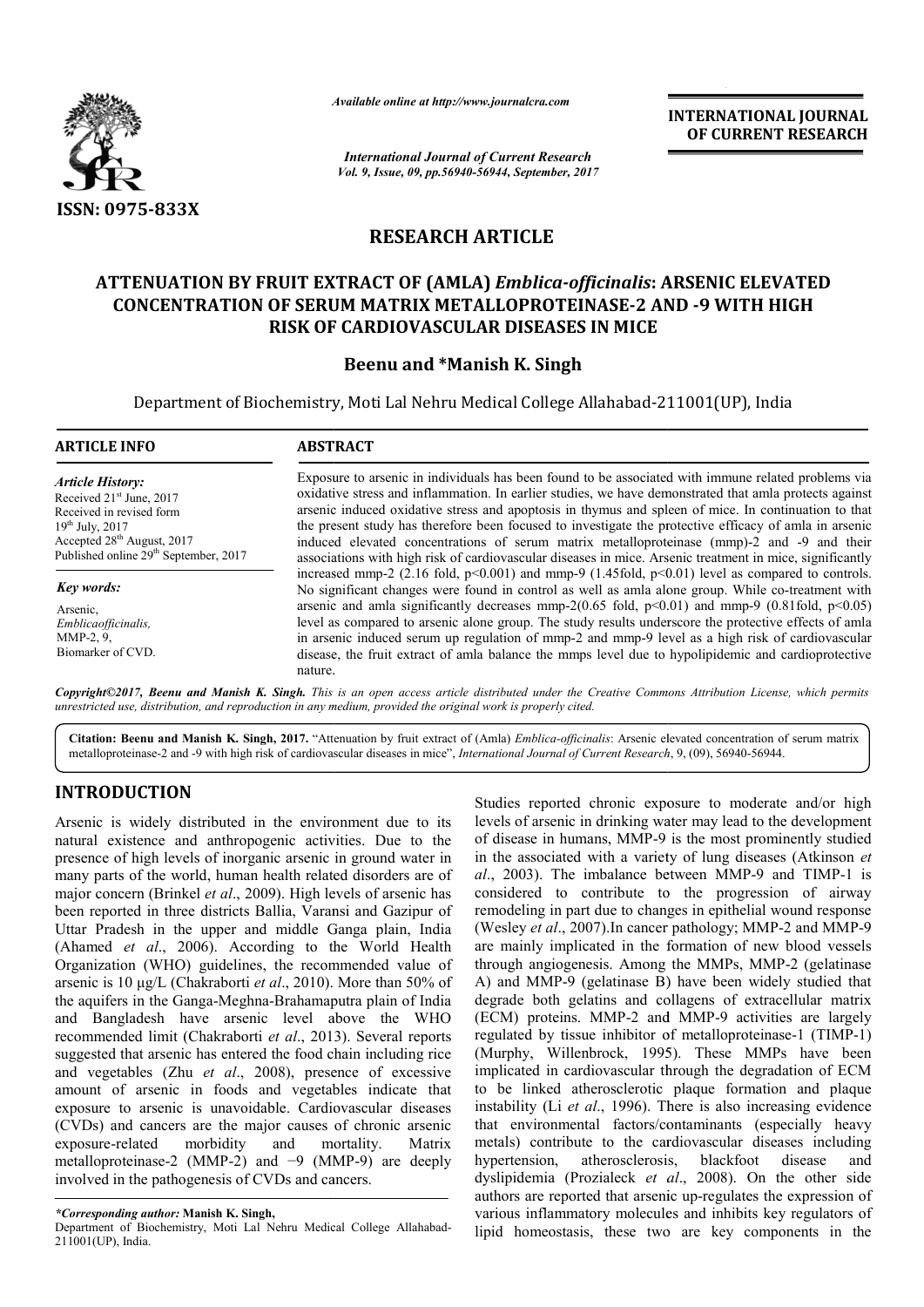initiation of atherosclerosis (Mazumder *et al*., 2011). The whole plant of *Emblica-officinalis* has high medicinal value; however fruits possess most of the pharmacological properties. The fruit extract of amla and its active constituents have long been used in Chinese and Indian traditional system of medicine (Singh *et al*., 2015). The most common and important pharmacological action of amla is antioxidant, antiinflammatory and hypolipidemic activity. Nutritious diet may be able to inhibit and/or reverse the toxic mechanism of arsenic, whereas a deficient diet can increase the susceptibility to adverse effects of arsenic in drinking water. Some studies suggested that nutritious diet reduces the arsenic toxicity by increasing methylation of arsenic (Prozialeck *et al*., 2008). In our previous studies, we have suggested that arsenic induced enhanced oxidative stress linked with apoptosis in thymocytes of mice could be protected through simultaneous treatment with amla (Singh *et al*., 2013). Arsenic induced hepatic toxicity associated with impaired antioxidant status has also been protected following simultaneous treatment with arsenic and amla (Maurya *et al*., 2011). Further, we have also reported that arsenic induced immunotoxicity linked with inflammation has been significantly protected through simultaneous treatment with arsenic and amla that was due to anti-inflammatory, antioxidant and metal binding property of amla which could reduce the load of arsenic in spleen and thymus and help to decrease the generation of reactive oxygen and nitrogen species and also alterations in inflammatory biomarkers and lipid profile in blood of mice and imparts its protective effects (Singh *et al*., 2014a). In view of the previously published reports, the present study was designed to assess the effect of supplementation of amla extract on arsenic elevated the concentration of serum MMP-2 and MMP-9 in mice especially associated to the circulating biomarkers of CVDs, the current scenario we examine the mechanism of fruit extract of amla as an anti-inflammatory and anti-dislipidemic property of amla.

### **MATERIALS AND METHODS**

#### **Animals and Treatment**

The study was approved by the institutional animal ethics committee of King George's Medical University, Lucknow (No. 121 IAH/Pharma-11), India, and all experiments were carried out in accordance with guidelines set by the Committee for the Purpose of Control and Supervision of Experiments on Animals (CPCSEA), Ministry of Environment and Forests (Government of India), New Delhi, India. Male Balb/c mice  $(15 \pm 2)$  g) were obtained from the animal breeding colony of CSIR-Indian Institute of Toxicology Research (Lucknow). Mice were housed in an air-conditioned room at  $25\pm 2$ °C with a 12 hours light/dark cycle under standard hygiene conditions. Mice had *ad libitum* access to a pellet diet and filtered water. The dose of fruit extract of Amla and arsenic is based on our previous studies (Singh *et al*., 2013; 2014; 2015) and for the study, the mice were randomly divided into four groups with 8 animals/group: and the dose of arsenic and amla were given orally with the help of canula after dissolving it in suitable solvent:

- **Group I -** Mice treated with vehicle (2% gum acacia) for duration of treatment and served as control.
- **Group II -** Mice treated with sodium arsenite (dissolved in distilled water at 3 mg/kg body weight, *per os* daily for 30 days).
- **Group III -** Mice treated with fruit extract of *Emblica officinalis* (500 mg/kg body weight, suspended in 2% gum acacia, *per os* daily for 30 days).
- **Group IV -** Mice co-treated daily with arsenic and fruit extract as in Groups II and III.

#### **Blood collection**

At the end of the experimental period (30 days), animals were sacrificed by cervical dislocation. Immediately after, heart puncher blood was quickly collected in 10 % EDTA tubes for the separation of serum for the assessment of different MMPs markers.

#### **Assay of MMP-2 and MMP-9 level in mice serum**

The concentrations of MMP-2 and MMP-9 in serum of mice exposed to arsenic and simultaneous treatment of arsenic and amla were quantified by using an enzyme-linked immunoassay kits (MMP-2, 9 kits purchased from Sigma Aldrich, USA). According to the manufacture's protocols. A micro-plate reader (Synergy HT of BIO-TEK International, USA) was used for the measurement of color development. All standards and samples were analyzed in duplicate. The absorbance was read at 530 nm in a micro plate reader.

#### **Statistical analysis**

Data were analyzed using one-way analysis of variance (ANOVA) followed by a Newman–Keuls test for multiple pairwise comparisons among the groups. All values were expressed as mean ( $\pm$ SEM). P value < 0.05 was considered significant.

### **RESULTS**

#### **Effect of fruit extract of amla on the serum mmp-2 level in mice**

Arsenic has been found to be associated with the increased concentration of serum mmp-2. Effect of arsenic and cotreatment of arsenic and amla on elevated concentration of mmp-2 has been presented in Figure-1.

Exposure of arsenic to mice caused an elevated level of mmp-2  $(2.16 \text{ fold}, p \le 0.001)$  in serum as compared to controls. Cotreatment with arsenic and amla decreased the mmp-2 level  $(0.65 \text{ fold}, p < 0.01)$  in serum as compared to mice treated with arsenic alone suggested the antioxidant and hypo-lipidemic activity of amla. No significant effect on the level of mmp-2 was observed in mice treated with amla alone as compared to controls (Figure-1).

#### **Defense of fruit extract of amla on the serum mmp-9 level in mice**

Effect of arsenic and co-treatment of arsenic and amla on the serum level of mmp-9 in mice is presented in Figure- 2. Mice exposed to arsenic exhibited significant increase in mmp-9 level  $(1.45 \text{ fold}, p<0.01)$  as compared to controls. Co-treatment with arsenic and amla decreased the serum level of mmp-9 as compared to arsenic treated group  $(0.81-fold, p<0.05)$ . No significant effect on serum mmp-9 level was observed in mice treated with amla alone as compared to controls (Figure- 2).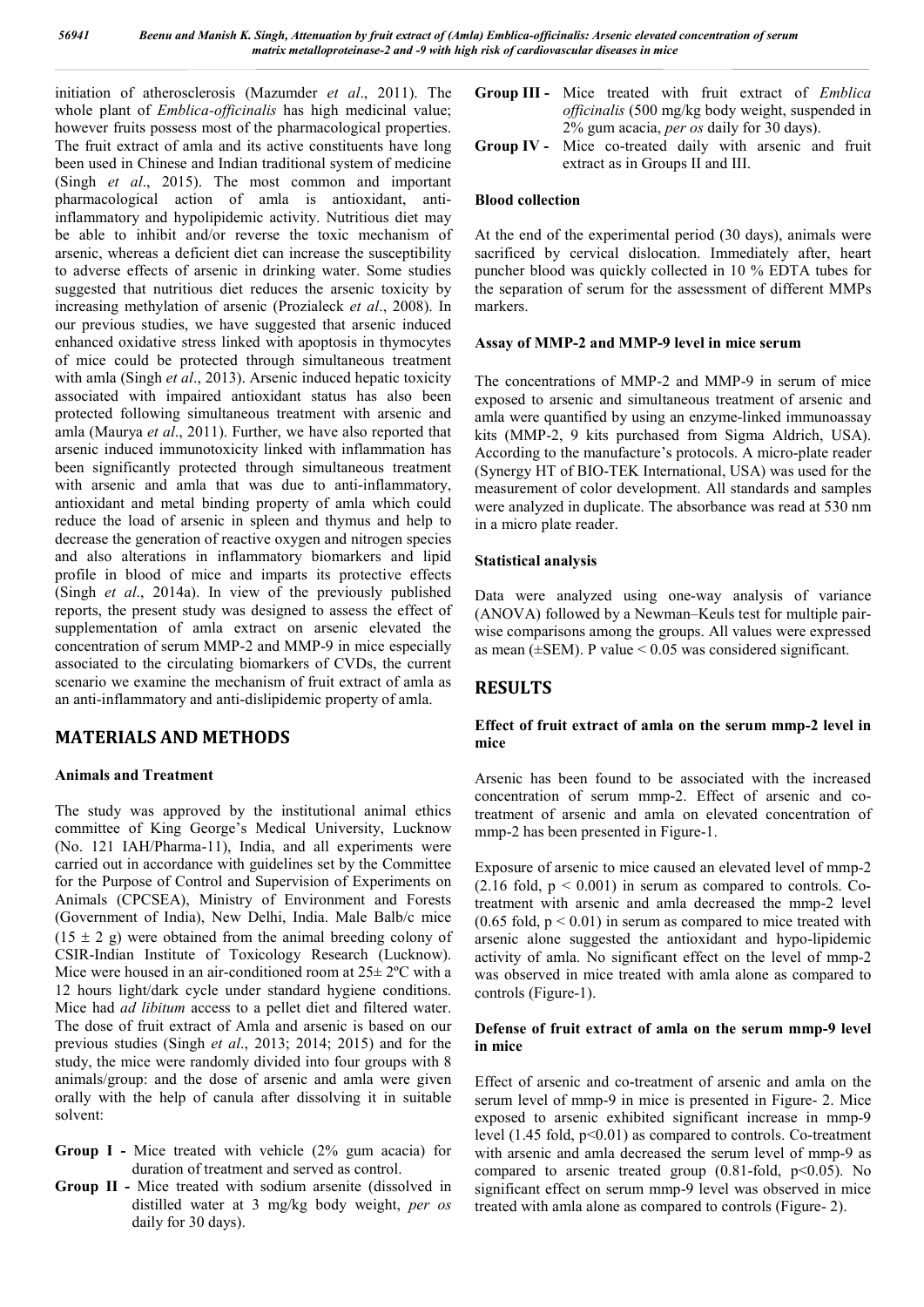

Figure - 1. Effect of serum MMP-2 (ng/ml) in mice exposed to arsenic, amla and their co-treatment in serum of mice





Effect of serum MMP-9 (ng/ml) in mice exposed to Figure-2. arsenic. amla and their co-treatment in serum of mice

Values are mean ±SEM of five animals in each group a-compared to control group, b-compared to arsenic treated group \*Significantly differs (p < 0.05)

#### **DISCUSSION**

Studies have been reported the efficacy of herbal extracts and synthetic agents also reduced the arsenic burden (Singh *et al*., 2013; 2014a; 2014b). Amla is widely accepted as an immune enhancer and have multiple pharmacological and immunomodulatory properties due to the presence of various phenolics and its derivatives (Yadav *et al*., 2017; Srivastava *et al*., 2014).Arsenic induced depletion of anti-oxidant defense enzymes including superoxide dismutase, catalase, and glutathione peroxidase associated with apoptosis, immunotoxicity and hepatic damage have been recently reported by us (Sreeramulu, Raghunath *et al*., 2009., Singh *et al*., 2015). Few studies have evaluated the effect of arsenic exposure on abnormal lipid profiles such as a large amount of total cholesterol (TC), especially low-density lipoprotein (LDL), and TG, and lower levels of high-density lipoprotein (HDL) are associated with a higher risk of CVD. MMP-9 is located at the shoulder region of plaques and areas of foam cell accumulation and plays an important role in several stages of atherosclerosis (Meuwese *et al*., 2007). MMP-9 expression was time-dependently increased in mice chronically exposed to

50–250 μg/L arsenic in drinking water. Myeloperoxidase (MPO) has been implicated as a catalyst for LDL oxidation (Hansson *et al*., 2011) and contributes to the overall ROS burden in the physiological milieu. Positive associations of circulating levels of MMP-9 and MPO with CVD have been reported (States *et al*., 2009). Studies are reported that Chronic arsenic exposure is well established as carcinogenic but interest in the non-cancer disease endpoints include cardiovascular disease (States *et al*., 2011) and immune dysfunction (Banerjee *et al*.,2008) in the arsenic exposed population of West Bengal, may influence inflammatory responses in the vascular cells. Increased serum concentrations of these cytokines and chemokines (IL6, IL8 and MCP-1) may act as early biomarkers of increased cardiovascular risk in the arsenic exposed subjects. Further, the pro-inflammatory cytokines including TNF-α, IL-1β and IL-6 are also secrets due to the arsenic toxicity and generates inflammatory responses (Fainboim *et al*., 2007). These pro-inflammatory mediators are involved in the various biological and cellular comebacks including tumor progression, growth factor, transcription factor and activation of pro apoptotic proteins (Barbaro *et al*., 2014). MMPs act as inflammatory mediators (Ferroni *et al*., 2003). The major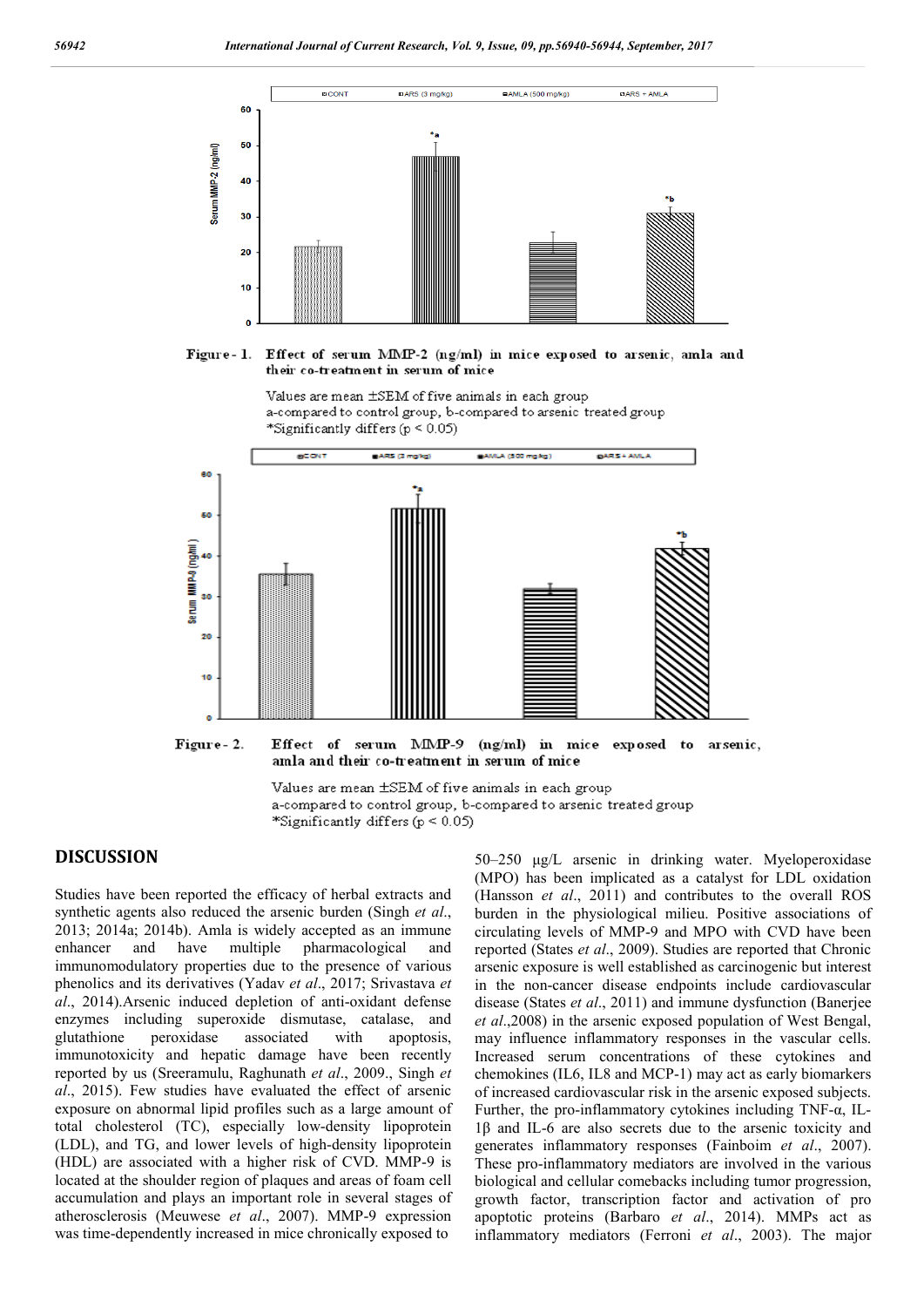cellular sources of MMPs are macrophages and neutrophils. MMPs degrade which proliferation and apoptosis of cells in vessel wall which are involved in the inflammatory process (Horstmann *et al*., 2006). Growing evidence suggests that MMP-2 and MMP-9 are deeply implicated in CVDs and cancers through vascular remodeling and the formation of angiogenesis and arteriogenesis (*Siasos et al*., 2012). Tissue remodeling is one of the several proposed mechanisms of toxicity, arsenic toxicity induce remodeling via methylation of genes occurs in early development, in wound repair, and in respiratory and cardiovascular disease. MMP-9 is also involved in the degradation of extracellular matrix proteins and is associated with carcinogenesis, (Chen *et al*., 2013) and cardiovascular disease. (Zheng *et al*., 2016) MMP-9 is present in low concentrations in serum in healthy adults, but increases within hours of disease onset (Chung *et al*., 2009). MMPs take part in the early stage of atherosclerotic process by enhancing migration and proliferation of smooth muscle cells as well as other inflammatory cells; whereas in advanced stage of atherosclerosis. In the present study simultaneously treatment with arsenic and amla significantly inhibited the serum MMP-2, MMP-9 as compared to those treated with arsenic alone. And also reduced arsenic burden in target tissues by metal chelating properties which may play a crucial role in its cardioprotective effect.

#### **Conclusion**

Chronic arsenic exposure causes a wide variety of diseases. Serum MMP-2 and MMP-9 concentrations showed associations with the several circulating markers of cardiovascular disease. Thus, the results of this study suggest that arsenic exposure-related elevation of serum MMP-2 and MMP-9 concentrations may be implicated in arsenic-induced CVDs .Simultaneously treatment with arsenic and amla also reduced mmp,s level in mice serum. The active constituents of amla have a hypo-lipidemic and cardio-protective in nature.

#### **Acknowledgement**

The authors thank to Head, Department of Pharmacology, King George Medical University, Lucknow for his interest in the study. The authors are also thankful to Dr. P.C. Choudhury, Professor, Government Ayurvedic College and Hospital, Lucknow. Manish Kumar Singh is grateful to the Indian Council of Medical Research, New Delhi for the award of research fellowship. The technical support by Mr. Veerendra Kumar Saini is also acknowledged.

### **REFERENCES**

- Ahamed, S., Sengutpa, M.K., Mukherjee, A., Hossain, A., Das, B. and Nayak, B.A. 2006. Arsenic ground water contamination and its health effects in the state of Uttar Pradesh (UP) in upper and middle Ganga plain, India: severe danger. *Sci Total Environ*, 370:310–22.
- Atkinson, J.J. and Senior, R.M. 2003. Matrix metalloproteinase-9 in lung remodeling. *Am J Respir Cell Mol Biol,* 28: 12–24.
- Banerjee, N., Banerjee, M., Ganguly, S., Bandyopadhyay, S., Das, J.K., Bandyopadhay, A., Chatterjee, M. and Giri, A.K. 2008. Arsenic induced mitochondrial instability leading to programmed cell death in exposed individuals. *Toxicology*, 246 101-111.
- Barbaro, M.P., Spanevello, A., Palladino, G.P., Salerno, F.G., Lacedonia, D. and Carpagnano, G.E. 2014. Exhaled matrix metalloproteinase-9 (MMP-9) in different biological phenotypes of asthma. *Eur J Inter Med*, 25:92–96.
- Brinkel, J., Khan, M.M.H. and Kraemer, A. 2009. A systematic review of arsenic exposure and its social and mental health effects with special reference to Bangladesh. *Int J Environ Res Public Health,* 6: 1609–19.
- Chakraborti, D., Rahman, M.M., Das, B., Murrill, M. and Dey, S. 2010. Status of groundwater arsenic contamination in Bangladesh: a 14-year study report. *Water Res*, 44: 5789- 5802.
- Chakraborti, D., Rahman, M.M., Das, B., Nayak, B. and Pal, A. 2013. Groundwater arsenic contamination in Ganga– Meghna–Brahmaputra plain, its health effects and an approach for mitigation. *Env Earth Sc*, 70: 1993-2008.
- Chen, Q., Jin, M., Yang, F., Zhu, J., Xiao, Q. and Zhang, L. 2013. Matrix metalloproteinases inflammatory regulators of cell behaviors in vascular formation and remodeling. Mediators Inflamm. doi:https://doi.org/10.1155/2013/ 928315.
- Chung, A.W., Yang, H.H., Sigrist, M.K., Brin, G., Chum, E. and Gourlay, W.A. 2009. Matrix metalloproteinase-2 and −9 exacerbate arterial stiffening and angiogenesis in diabetes and chronic kidney disease. *Cardiovasc. Res.,*  84:494–504.
- Das, N., Paul, S., Chatterjee, D., Banerjee, N., Majumder, N.S., Sarma, N., Sau, T.J., Basu, S., Banerjee, S., Majumder, P., Bandyopadhyay, A.K., States, J.C. and Giri, A.K. 2012. Arsenic exposure through drinking water increases the risk of liver and cardiovascular diseases in the population of West Bengal, India. *BMC Public Health,* 12:639.
- Fainboim, L., Cherñavsky, A., Paladino, N., Flores, A.C. and Arruvito, L. 2007. Cytokines and chronic liver disease. *Cytokine Growth Factor Rev*, 18 143-157.
- Ferroni, P., Basili, S., Martini, F., Cardarello, C.M., Ceci, F. and Di, Franco, M. 2003. Serum metalloproteinase 9 levels in patients with coronary artery disease: a novel marker of inflammation. *J Invest Med*, 51:295–300.
- Hansson, J. 2011. Biomarkers of extracellular matrix metabolism (MMP-9 and TIMP-1) and risk of stroke, myocardial infarction, and cause-specific mortality: cohort study. *PLoS One*, 6(1):e16185.
- Horstmann, S., Su, Y., Koziol, J., Meyding-Lamade, U., Nagel, S. and Wagner, S. 2006. MMP-2 and MMP-9 levels in peripheral blood after subarachnoid hemorrhage. *J, Neurol Sci*, 251:82–86.
- Li, Z., Li, L., Zielke, H.R., Cheng, L., Xiao, R. and Crow, M.T. 1996. Increased expression of 72-kd type IV collagenase (MMP-2) in human aortic atherosclerotic lesions. *Am J Pathol*, 148:121–8.
- Maurya, U. and Srivastava, S. 2011. Traditional Indian herbal medicine used as antipyretic, antiulcer, anti-diabetic and anticancer: A review. *International Journal of Research in Pharmaceutical Chemistry,* 4:1152-9.
- Mazumder, D.G. and Dasgupta, U.B. 2011. Chronic arsenic toxicity: studies in West Bengal, India. Kaohsiung *J Med Sci*, 27:360–70.
- Meuwese, M.C. 2007. Serum myeloperoxidase levels are associated with the future risk of coronary artery disease in apparently healthy individuals: the EPIC-Norfolk Prospective Population Study. *J Am Coll Cardiol*, 50(2):159–65.